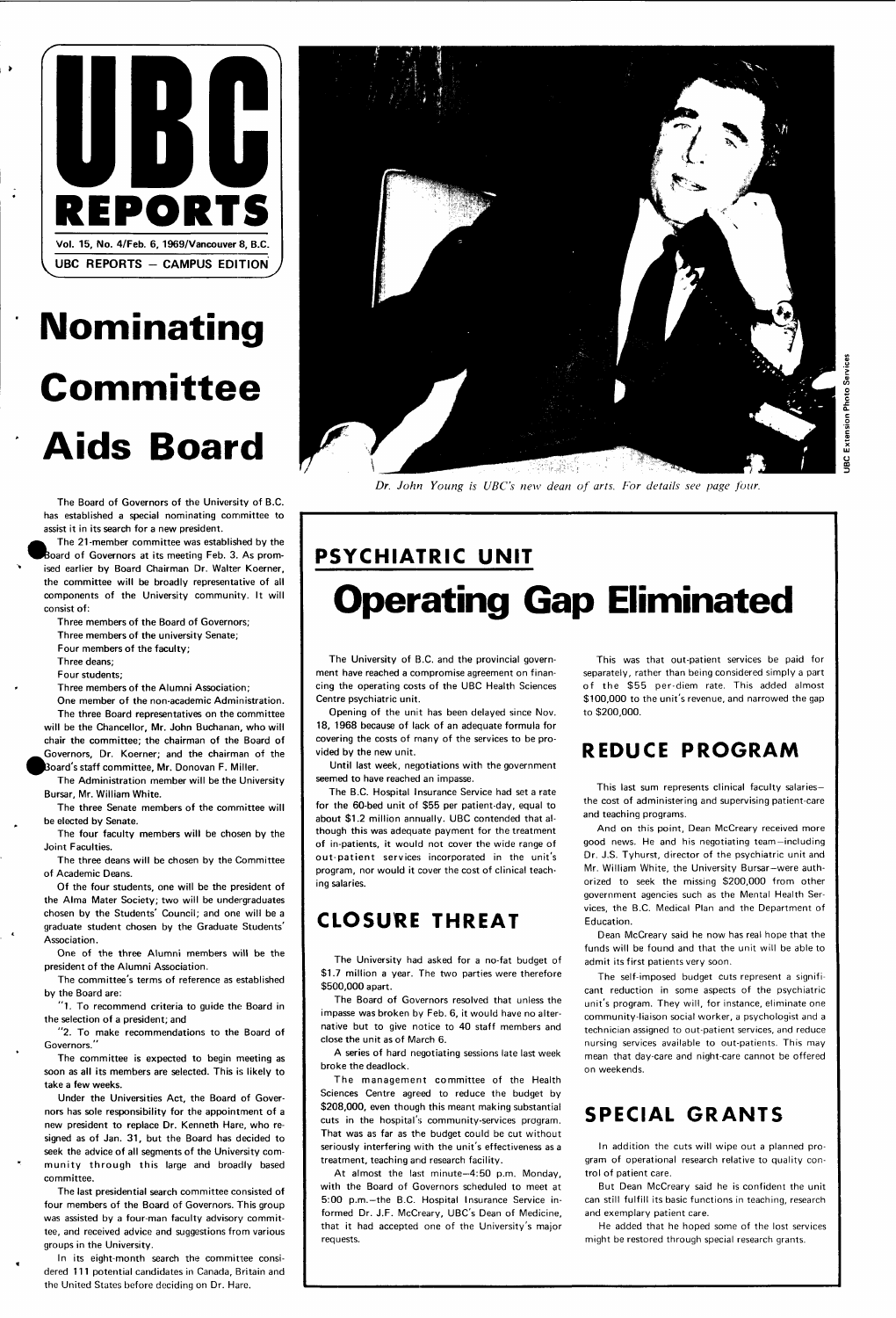## **Reclamation Study Begins**

A research study which could lead to a model reclamation project for strip-mined land has begun at the University of B.C.

The project is being supported with an annual \$5,000 grant from Kaiser Coal Limited, which plans to develop huge coal reserves in the east Kootenay area of B.C. for shipment to Kaiser steel mills in the United States and to Japanese mills.

Directing the research in UBC's faculty of forestry is Prof. J.V. Thirgood, a British-born, former UBC student, who joined the faculty this year. He has had experience in forest and land reclamation in eleven countries and has undertaken studies for British government committees on industrial rehabilitation.

Selner is the first recipient of the \$3,600 Kaiser Fellowship, which will enable him to make a detailed investigation of all the factors involved in restoring the area to be mined in the east Kootenays.

Associated with him is Mr. Jiri Seiner, a 38-yearold Czechoslovakian who came to UBC last September to enrol in the faculty of graduate studies.

Mr. Seiner, a forest engineer, was formerly with the rehabilitation section of the Czechoslovakian coal mining directorate, which was responsible for the exploitation and restoration of mined lands to both forest and agriculture productjon. He will use the research project as the basis for his thesis leading to the master of forestry degree.

Before legislation was introduced in some American states, strip mining operators simply des-

#### DETAILED INVESTIGATION PLANNED

Mr. Seiner will investigate the geological formations and soils in the area, survey the existing vegetation and assess growing conditions for trees and other forms of vegetation with a view to coming up with concrete recommendations for rehabilitation both of the stripped land and the environs of Natal/Michel. He will also map out a restoration program.

The investigation has to be seen against a backdrop of public concern, expressed through television and other news media, that the Kaiser development in B.C. will simply be a repetition of previous strip mining operations in the Appalachian area of the U.S. troyed vegetation above ore and coal deposits and laid waste the landscape in getting at the deposits.

> He adds that although reclamation has never before been attempted in the west there are no significant technical barriers to restoring the mined-over areas to a forest condition. The landscape will be changed since the company will literally remove the top of a mountain to a depth of almost 500 feet.

When the ore deposit or the coal seam was exhausted, the land was left scarred and barren, subject to erosion by wind and water, and useless for recreation or as a haven for wild life. In addition, waste material from the mining operation was often dumped indiscriminately into local streams and lakes, polluting the water and killing marine life.

> At present Prof. Thirgood is reluctant to make an estimate of the costs of reclamation. "This varies from area to area," he says, "and one of the objects of our research is to make an estimate of the costs in the light of local conditions."

The Kaiser Coal Co., in public statements concerning its B.C. operation, has attempted to assure Canadians that the same thing won't happen here.

#### WILL IMPROVE COMMUNITY

Determination of the best kinds of trees to be planted in the mined-over area is part of the research study now underway, but Prof. Thirgood expects that less demanding species, probably of a pioneer and soil improving nature, will be best suited for the reclamation work.

"We are going to change a situation that has been a disgrace," says Mr. A.P. Heinger, vice-president for public relations and traffic in the company. "We are going to improve that community."

No figure has been set by the company for reclamation expenditures—this will presumably emerge from the UBC study—but another company official has said the figure will be "adequate to do the best job in B.C."

The company's promises will be reinforced by legislation promised by Premier W.A.C. Bennett during the 1969 sitting of the B.C. Legislature which opens Jan. 23.

Kaiser now holds mining rights to 65,000 acres of land near the town of Sparwood, a new community to replace the nearby twin towns of Natal and Michel, grimy towns covered with decades of coal dust.

As Sparwood is occupied bulldozers move in to level the ancient homes and outdoor privies of Natal/Michel.

Over the next 15 years the Kaiser Company plans to mine 120 million tons of raw coal at the rate of eight million tons a year and ship much of it to Japan through the new Roberts Bank superport now being constructed south of Vancouver.

Kaiser will use gigantic earth-moving equipment to get at the coal seam which is 40 to 50 feet thick and three-quarters of a mile wide and lies under overburden 480 feet thick.

The overburden will literally be "ploughed" in much the same way as a farmer prepares fields for

seeding. When coal-removal is complete, the spoil is pushed back into the trench and is ready for reclamation.

Prof. Thirgood points out that Harmer Ridge, the area to be mined, is hardly likely to be an eyesore to the general public. It lies behind a high mountain ridge and can't be seen from public roads.

Of one thing he seems certain: "The Kaiser Company is serious about plans to reclaim the area and there is no doubt in my mind that the Natal area can be improved in appearance as the result of reclamation."

Prof. Thirgood says the overburden to be removed is high elevation forest land, which, although logged over, is not productive by B.C. coast standards.

"The operative factors in reclaiming the land are \* climate and elevation, and the only use that the land can be put to is to bring it back to forest," he says.

#### RECLAIMED LAND PRODUCTIVE

Both Prof. Thirgood and Mr. Seiner bring a wealth of experience to the project. Both point out that reclamation projects carried out in the United States, Europe and England are highly successful.

In Germany, reclaimed land is considered to be more productive for agricultural purposes after mining and the landscape of Europe is dotted with examples of recreational areas which were once strip mining operations.



*Smiling Dr. William Powrie, head of UBC's new food science department, will take up his appointment on July 1 of this year* 

**2/UBC Reports/February 6, 1969**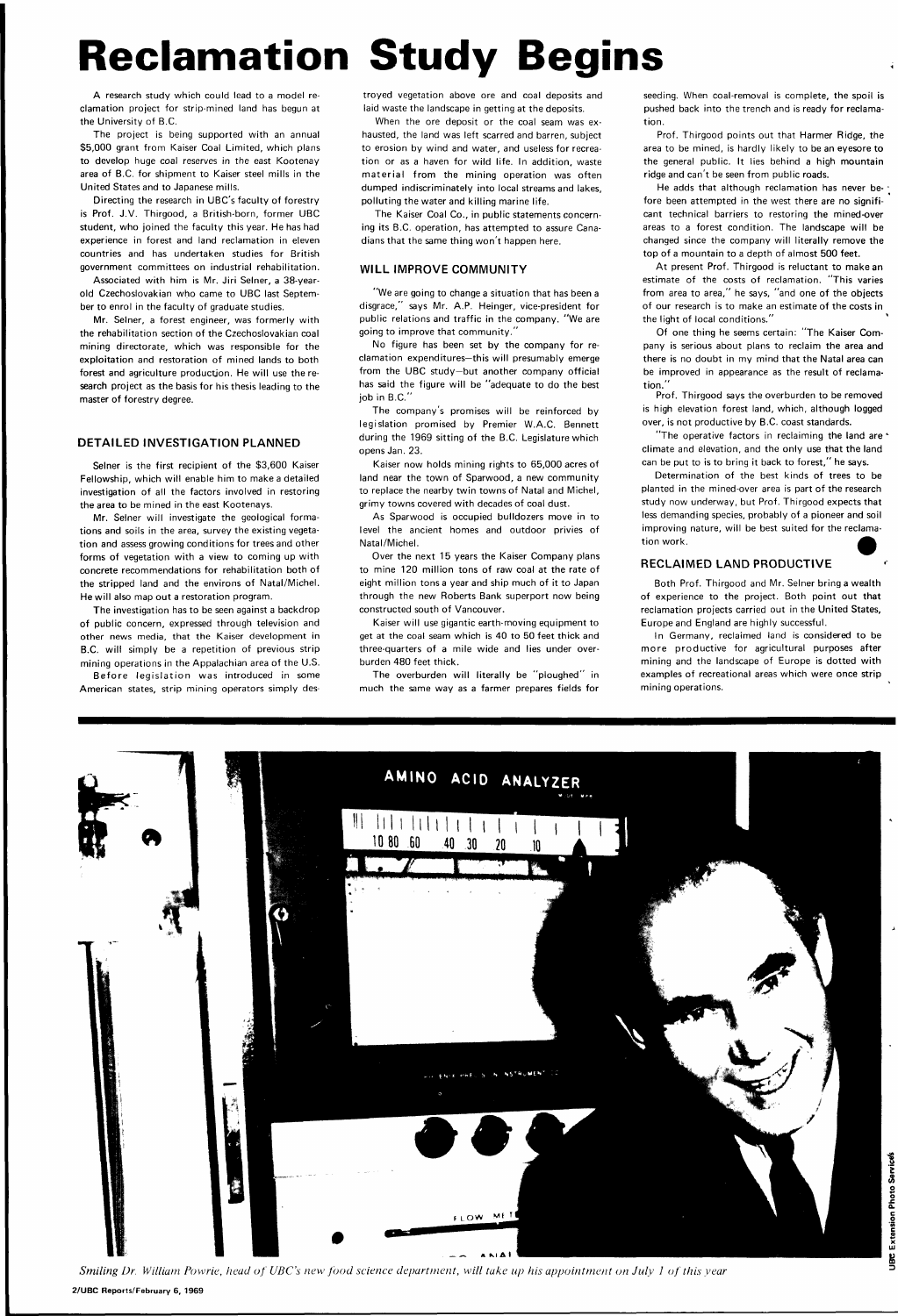

*Graduate student Jiri Seiner, pointing, and forestry professor Dr. J. V. Thirgood will develop model reclamation project in B.C. 's interior* 

## **UBC Food Studies to Expand**

The head of the University of B.C.'s new food sciences department wants UBC to become a generator of ideas for the food industry of the province.

Dr. William D. Powrie, 42, who will take up his appointment at UBC on July 1, said he will attempt to develop basic concepts or ideas which could be picked up by industrial firms in B.C. and used as the basis for an export industry.

"This doesn't necessarily mean that we will actually develop new foods," says the Canadian-born food scientist. "What we hope to do is engender new, basic ideas which can be picked up and developed by industrial firms."

He said special emphasis would be placed on utilizing fish, plant and animal materials grown in B.C. that could be used in new product development.

He said the technique of cell culture is not being practiced on any large scale at the moment. "It's a brand new area that the food scientist is just getting into," he said, "but it shows great promise."

Another aim of the new department in the faculty of agricultural sciences will be to train food scientists

to meet an ever-growing demand.

"The development of new food products depends on the training of food scientists who are well-versed in basic concepts and have a well-founded scientific knowledge," Dr. Powrie says.

He adds: "The days of pot-and-pan research are over. It's simply not possible any longer to mix a few ingredients together, stir, taste, and put it on the market if it's palatable."

#### CELL CULTURE STUDIED

Dr. Powrie, who visited UBC recently to meet food scientists in the agricultural sciences faculty, said one of the basic ideas already under investigation at UBC is cell culture.

"Cell culture," he says, "is the growing of large masses of cells in a synthetic medium. It can be carried out with almost any type of plant cell—carrots and lettuce, for instance—and this technique may be of increasing importance to B.C., where land is becoming more and more scarce."

There are many difficulties to be overcome with the new technique, he said, including palatability, color, texture and cost.

#### CONCENTRATE ON FOOD CHEMISTRY

Dr. Powrie's own interests will be concentrated in the area of food chemistry, particularly the chemistry of eggs, milk and meat.

"One of the main areas I will be investigating," he said, "will be textural changes in meat-including fish, fowl and red meat—during cold storage."

He said there are stores in the U.S. which now sell nothing but frozen meats, and food scientists want to know how long meat of all kinds can be held in frozen form without causing undesirable flavor and textural changes.

Dr. Powrie also plans to take a close look at the lowly egg. "The housewife," he says, "uses eggs for a variety of purposes, but no one really knows why. We'd like to know more about the functional properties of eggs, and this may lead to new uses for eggs.

"B.C., of course, is recognized as a poultry area and we have an excellent department here at UBC. So our egg research could have widespread results for the province."

Dr. Powrie doesn't expect that the UBC department will undertake much work in the field of imita-

tion foods, although he does admit that synthetic food products hold out possibilities for overcoming the world food shortage.

Most of the work on imitation food is being done by the food industry itself, Dr. Powrie said, while food science departments in universities are continuing to deal with natural foods.

Synthetic foods such as imitation bacon and milk are now on the market, but the question of whether or not the public will accept them on a scale large enough to be economical is still in doubt, he said.

Synthetic foods, he said, have obvious advantages such as low cost, convenience and storability.

On the other hand, many synthetic foods are

simply not very palatable and it will be a long time before they displace natural foods. This applies even in underdeveloped countries, said Dr. Powrie, where people are still interested in something that tastes good.

Dr. Powrie is a native of Toronto and a graduate of the University of Toronto, where he received his master of arts degree in food chemistry, and the University of Massachusetts, where he was awarded his Ph.D.

#### BEST ON CONTINENT

He headed the food products laboratory of the Canadian government in 1955-56 and then joined the faculty of Michigan State University. He has been with the University of Wisconsin since 1959.

"I'm coming back to Canada," Dr. Powrie said, "because I'm optimistic about the creative abilities of Canadian food scientists. I think this department can be one of the best on the continent, not in terms of numbers, but in terms of quality. Certainly we have the basis of an excellent faculty right now.'

**UBC Reports/February 6, 1969/3**